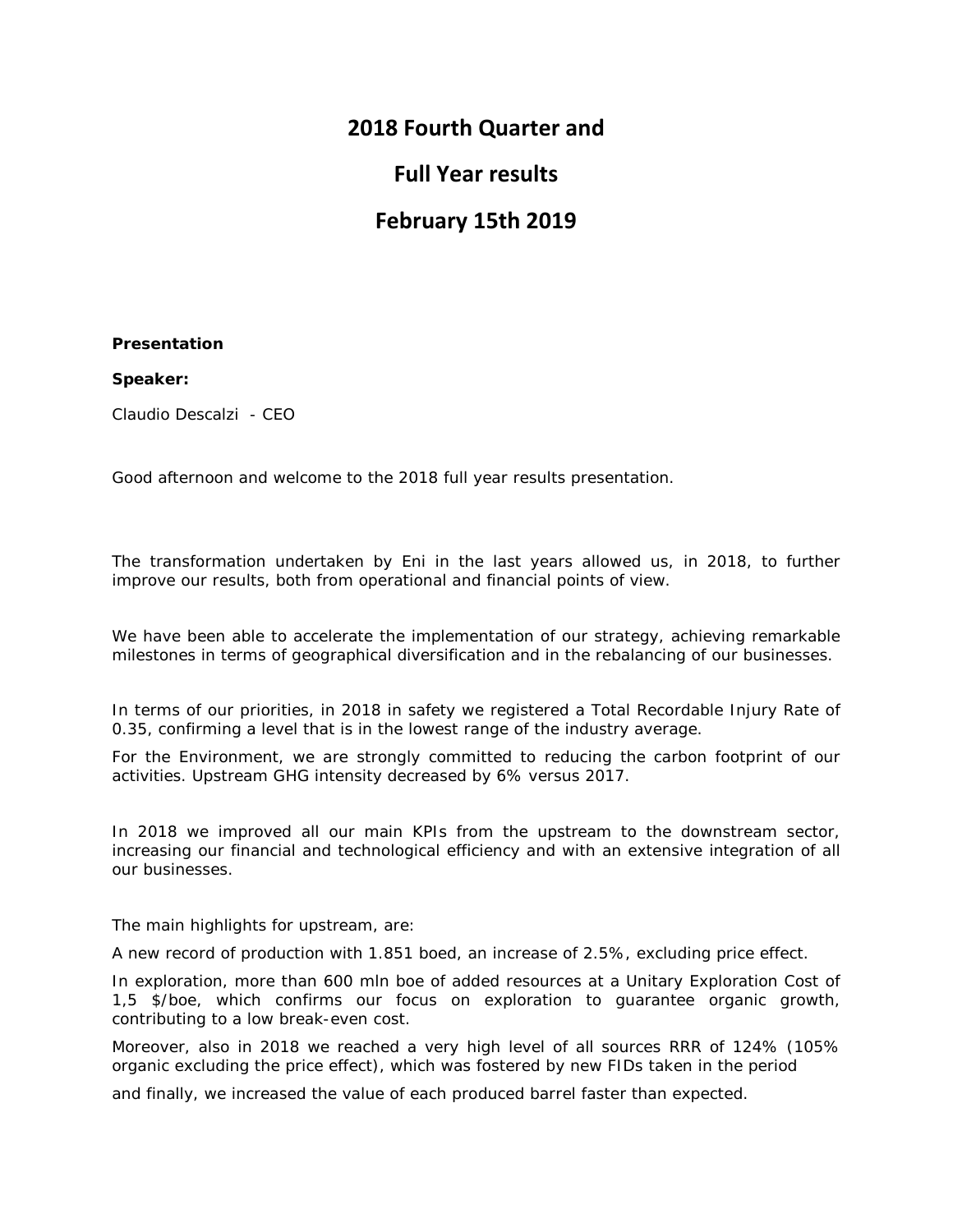#### In Mid - downstream:

G&P performance was strong with an EBIT of 544 million  $\epsilon$ , more than twice that of 2017. This growth has been led by gas portfolio improvements, a remarkable retail contribution of 201 mln  $\epsilon$ , LNG and power.

Downstream performance was slowed by the high cost of the feedstock, the exchange rate effect and market conditions.

In Refining & Marketing we reached an EBIT of 390 mln  $\epsilon$  for the full year. This result represents a 25% reduction versus 2017, in line with the reduction in the refining margin.

In chemicals, the downturn was more severe. However, despite the extremely negative scenario, we reached break-even, thus confirming the resilience of our chemical sector.

From a financial point of view we had one of our best performance of the last decade.

Cash Flow From Operations of 13.9 billion  $\epsilon$ , including the contribution of 400 million  $\epsilon$  from Zohr deferred cash-in, is 39% higher than last year. This result, driven by our valuable and diversified portfolio, has exceeded our original 2018 guidance of 13.5 billion  $\epsilon$ .

The efficiency of our investments allowed us to lower our full cash neutrality, that in 2018 reached 52 \$/bbl.

As a result, we generated an organic Free Cash Flow of 6.5 billion €, the highest since 2008.

With a net debt of 8.3 billion  $\epsilon$ , leverage has dropped to 16%, the minimum in the last 12 years and one of the lowest amongst peers.

And now some colour on our recent activities in the Middle East.

The exceptional rate of growth of Eni in this region over the last year represents a strategic achievement, one which was a major target in terms of geographical diversification and a more balanced portfolio.

Starting from a limited presence in the area, we signed 11 contracts, from the exploration to the downstream, according to our model to be all along the value chain.

We entered:

already producing assets that have a high potential growth rate,

discovered giant fields to be developed,

areas to be explored and

one of the largest refineries in the world.

Starting from the 2018 production of 40.000 bbl/d from Lower Zakum and Umm Shaif, we have added the development of Ghasha, the largest gas field in the Abu Dhabi offshore.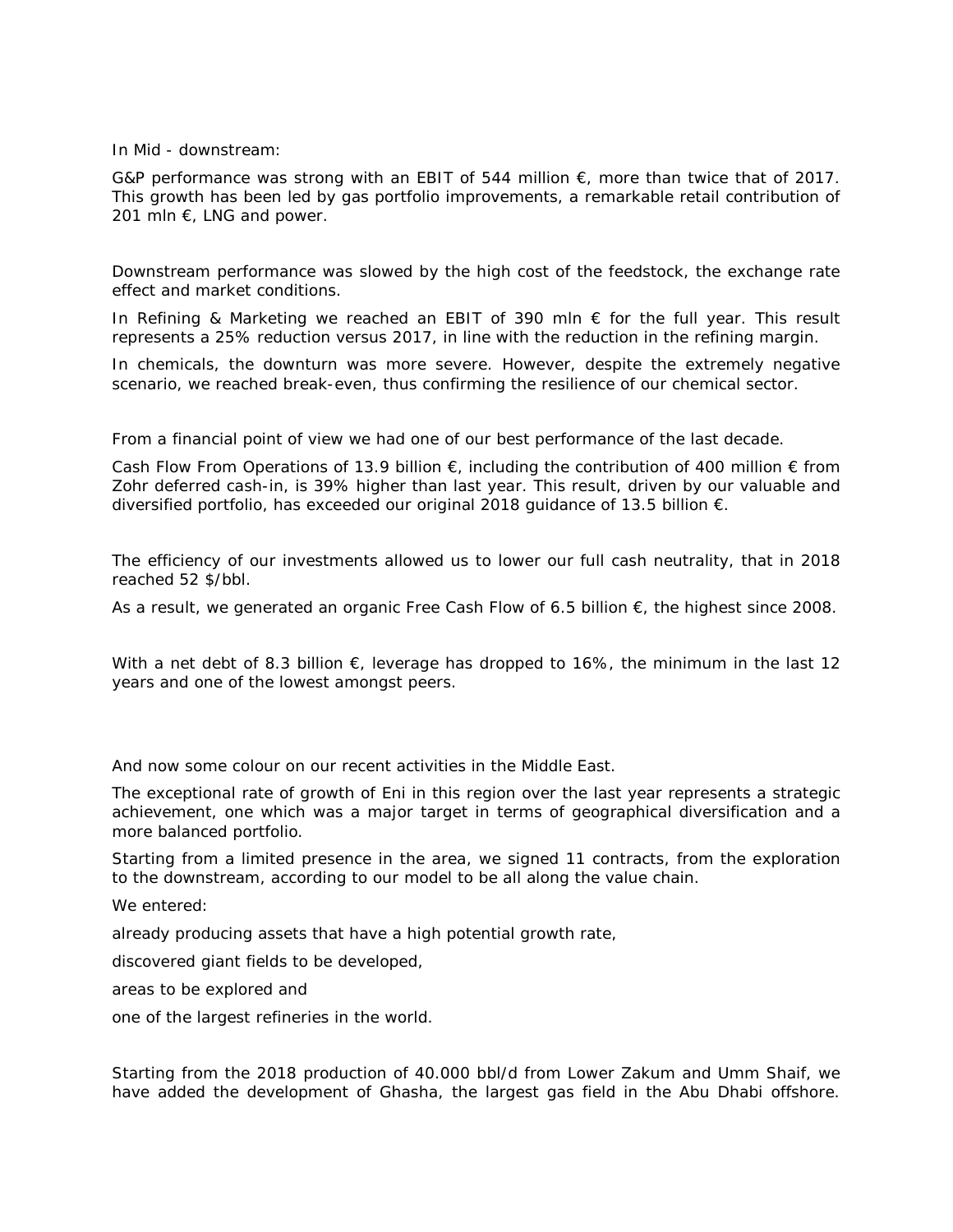Based on this, from the second half of the next decade we will raise our equity production to more than 180 kboed.

We acquired 70.000 square km of "highly-promising/low risk" acreage in Oman, Abu Dhabi, Sharjah and Bahrein. This is the largest acreage held by an IOC in the region.

With a risked preliminary potential of around 3 billion barrels of oil gas in place these areas will be a primary target of our exploration activity in the coming years. This potential will be developed leveraging the existing infrastructures, with an accelerated time to market and low costs.

Overall, in the Gulf, we target a long term equity production of around 400.000 boe/d.

In refining we reached another strategic result with the acquisition of a 20% stake in Ruwais, which increases our overall refining capacity by 35%, without taking into account any further improvements resulting from the already defined expansion plan.

Ruwais is one of the best refineries in the world, a unique opportunity to rebalance our business structure and improve the average profitability of our refining sector.

This deal has two components:

first, we entered a large, flexible producing asset, with an important upside potential; and

second, we are establishing a trading JV with our partners to better capture the market potential in Europe, Middle and Far East and Africa.

It is a significant step-up in our processing capacity that will further enhance the resilience of our refining system.

Through this acquisition we will improve our average breakeven margin from about 3 \$/bbl to around 2.7 \$/bbl from 2020, and to 1.5 \$/bbl at the completion of the upgrading projects, which will increase the complex refining capacity to 1.1 Mbop/d by 2023.

The new development will be entirely self-financed by the revenues of the refineries.

These assets will be equity accounted and will contribute to our cash flow thanks to an attractive dividend distribution policy.

The key drivers that have characterized this impressive expansion in the region have been the deployment of our technologies and our operational model, from exploration to the refining phase.

In 2018 we set a new production record.

With a production of 1.851 boed we grew by 2.5% (excluding price effect) vs last year, mainly thanks to:

the ramp ups of Zohr and Noroos in Egypt, of Jangkrik in Indonesia and of Kashagan in Kazakhstan; and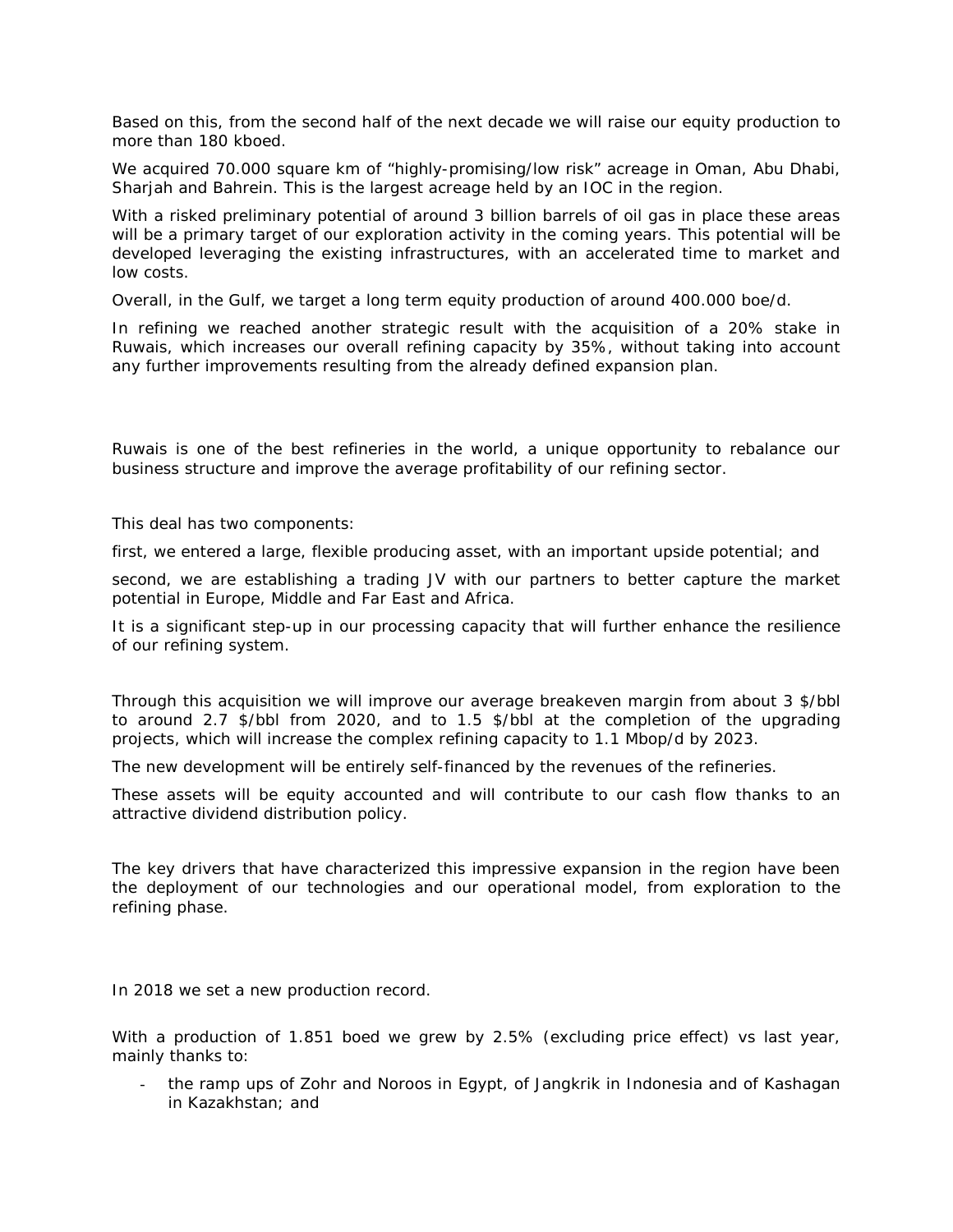- the start ups from the OCTP gas project in Ghana, Wafa Compression and Bahr Essalam phase 2 in Libya and Ochigufu and Vandumbu in Angola.

Lower gas demand, due to geopolitical issues in Libya and Venezuela and to commercial reasons in Ghana, has reduced our existing potential growth by about 27 kboed. The last quarter of the year was also impacted by some downtime in US, Norway and Nigeria.

During the year, we more than replaced our reserve base organically. Proved reserves at year end were 7,2 billion barrels, of which 51% is gas.

Major organic revisions were recorded in Egypt, with progress in the development of Zohr, and FIDs in Mexico Area 1, Merakes in Indonesia and Angola.

Including the positive contribution of the portfolio we recorded an all sources RRR of 124% and around 11 years of life index.

In the past 5 years we have been able to organically replace 130% of our reserves.

Let's now move to the upstream economic results.

2018's EBIT was 10.9 billion  $\epsilon$ , more than doubling last year's results, with an oil price growth in euro of just 25%.

Better performance in terms of production mix and volumes contributed more than 1 billion € to the EBIT growth of 5.7 billion  $€$ .

Upstream Operating Cash Flow was 12.9 billion €, 55% higher than in 2017.

Our generation per barrel, thanks to an improved production mix, was 22.5 \$/boe, a level that we had expected to reach at the end of the plan period.

Thanks to the efficiency of our investments which allowed us to keep capex flat, we generated a cash flow after capex of 6.3 bln  $\epsilon$ .

This excess cash fully covers more than twice our distribution needs.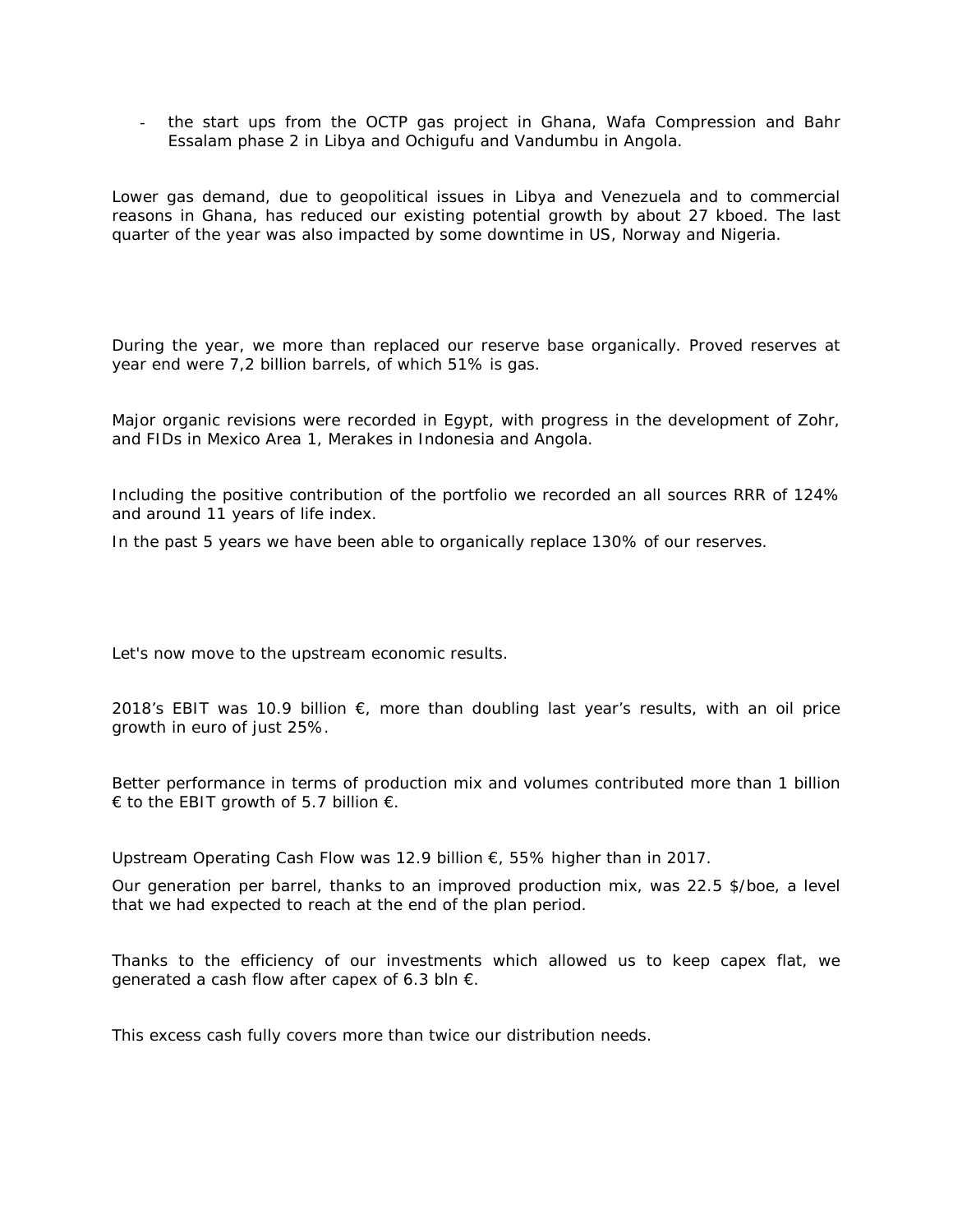Mid-Downstream contributed more than 900 million € of EBIT and around 1 bln € of Cash Flow From Operations.

G&P, with 544 mln  $\epsilon$  had its best performance since 2010, proving the competitiveness of Midstream and capturing high value from LNG where we increased our contracted volumes by 70%.

In particular, Retail G&P contributed to this result with 201 mln  $\epsilon$ , thanks to greater operating efficiency, the continuous growth of the customer base which now numbers 9,2 million clients, 6% more than last year, and thanks to an improved offer of new products.

Refining and Marketing had a good performance notwithstanding the reduction by 26% of the refining margin. EBIT was driven by an excellent marketing performance with a result close to 500 mln  $\epsilon$ , while the refining system was impacted by the appreciation of sour crudes due to the U.S. sanctions on Iran and recent OPEC cuts.

In Versalis, we were very close to break-even. It was a difficult year due to the growth in cost of Virgin Naphta by 25%, the weak €/\$ exchange rate and an excess of supply in the Polyethylene market due to strong growth in M.E. and US exports.

In 2018, Eni improved its financial performance reaching its best results in the last 12 years.

Eni's organic cash neutrality covered all costs, capex and a full cash dividend at 52 \$/bbl, an improvement on last year's result of 57 \$/bbl and on our target of 55 \$/bbl.

Even if we exclude the deferred cash-in from the Zohr disposal, our cash neutrality remained below 55 \$/bbl.

If we do take into account the net cash flow from portfolio activity, we generated a free cash flow, after portfolio and dividends, of 3.8 bln  $\epsilon$ , the highest since 2006. This has allowed us to lower our net debt to 8.3 bln  $\epsilon$ , and to reduce the leverage to 16%, and the gearing to 14%.

Finally I would like to highlight the exceptional results we have reached in years of industry downturn.

We have been able to reshape our businesses quickly, so that today's Eni is more flexible, faster, more efficient and more valuable thanks to the large contribution from exploration success and the fast-track development of our discovered resources.

70% of the projects we sanctioned in the last 3 years come from discoveries of the last 5 years.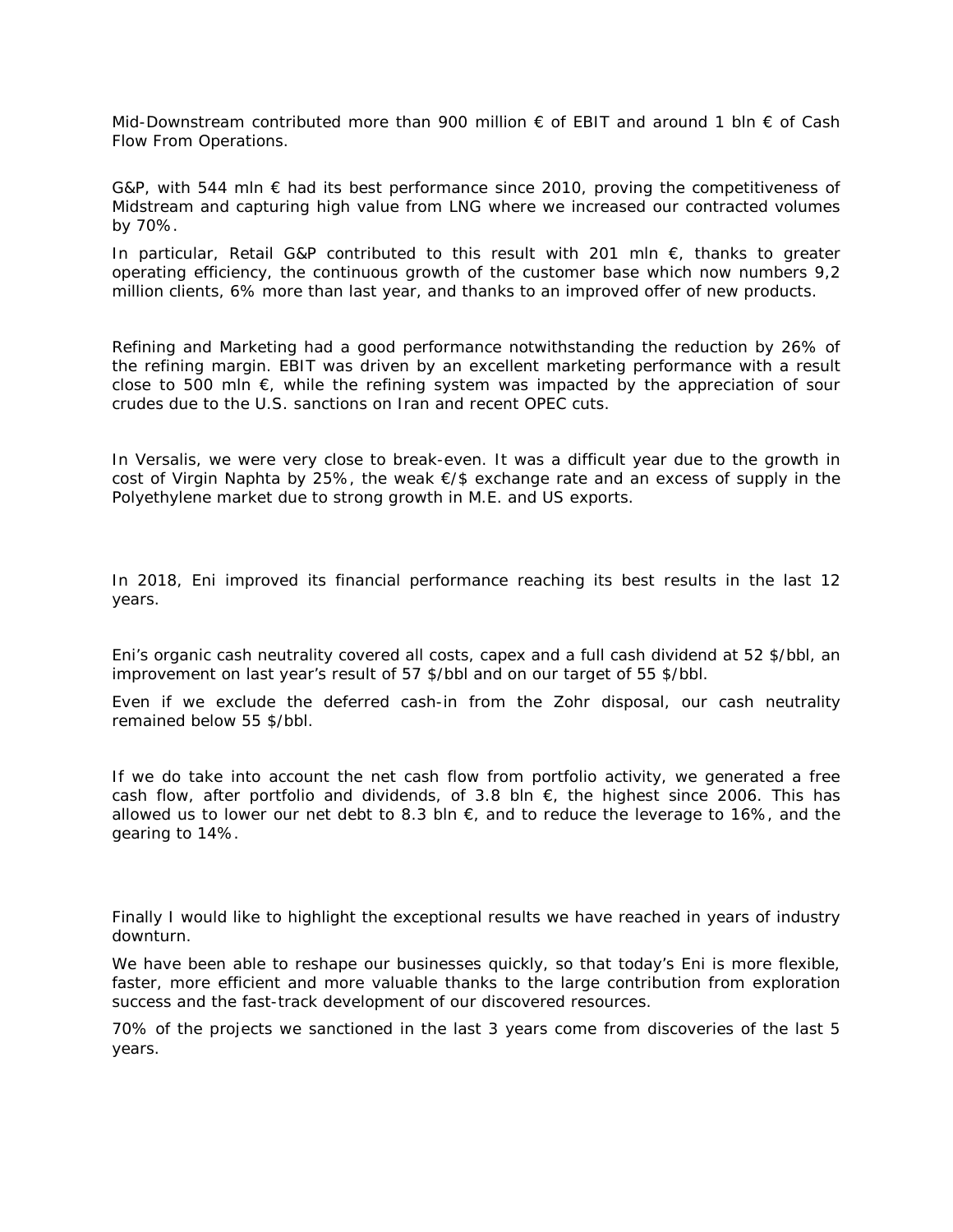By leveraging the quality of our portfolio and the low cost development, we have increased our production by 16%, whilst reducing overall capex by around 35%.

The result of this is in an improvement in organic cash generation and a reduction in net debt.

The organic free cash flow now has reached 6.5 billion  $\epsilon$ , more than double what we had in 2014 with a Brent price that was 30% higher.

Net debt has dropped by 40%.

Thank you. And now together with our Top Management we are ready to answer your questions.

### **2018 Fourth Quarter and**

### **Full Year results**

### **Q&A Session**

- OPERATOR: Ladies and gentlemen, we will now begin the question and answer session. The first question is from Mr. Henry Tarr of Berenberg. Please go ahead, sir.
- HENRY TARR: Hi, thanks for taking my question. Could you potentially talk about the auctions on the exploration blocks, one in the UAE and the Middle East? So when are you hoping to start drilling activities, and perhaps if you could talk about the potential fiscal terms agreed for the blocks and how happy you are with the arrangements there? And then secondly, following the investment into the refinery in the UAE, are you now happy with the balance of the portfolio or do you think there's potentially more rebalancing to do as you look across the group? Thanks.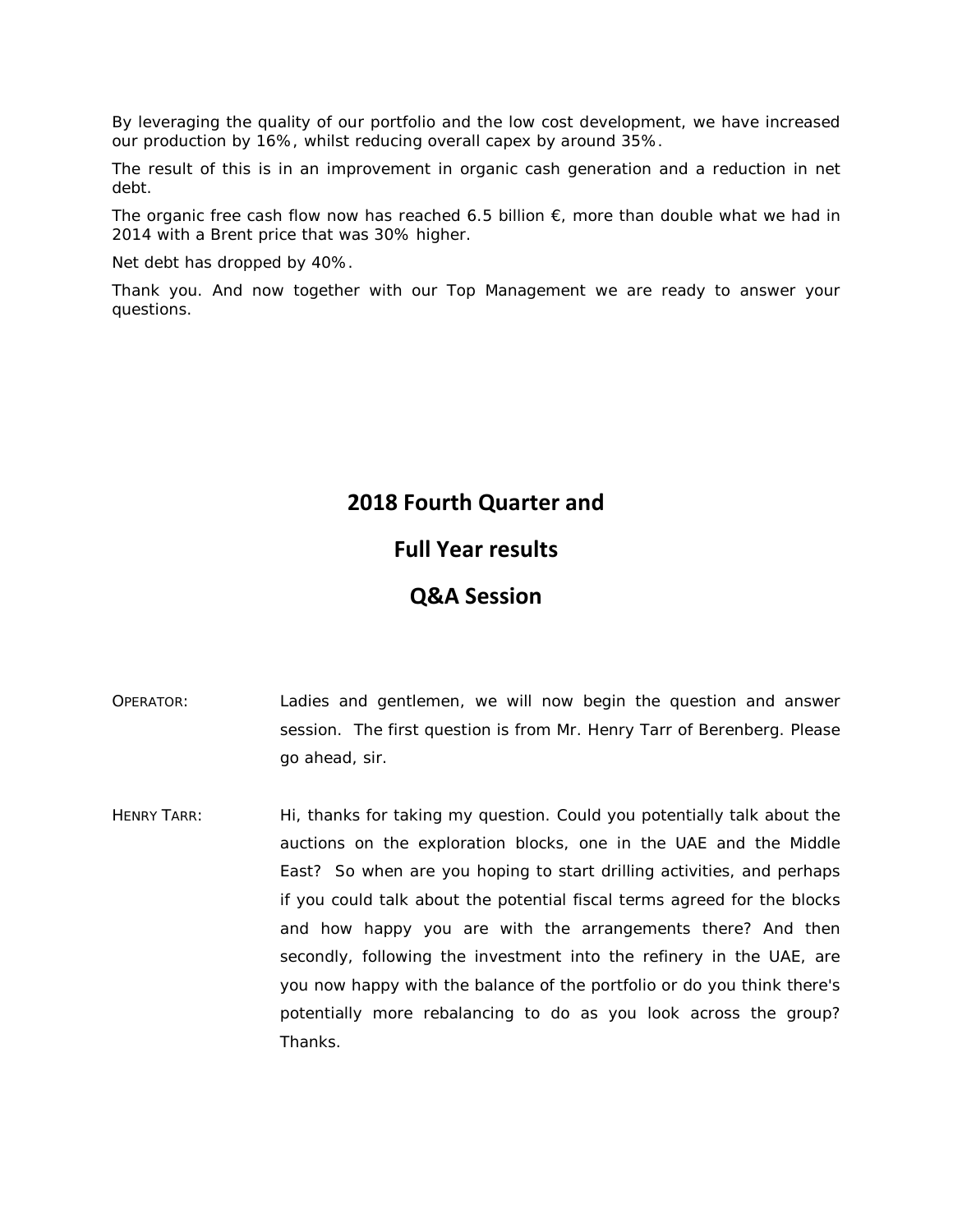- CLAUDIO DESCALZI: Okay. Thank you, Luca can you answer for the exploration in Middle East?
- LUCA BERTELLI: Yes. Our plans is to start exploring in Abu Dhabi offshore next year, so we have a plan for…start drilling in second quarter 2020 and will follow up with a stream of exploration wells?
- CLAUDIO DESCALZI: So I think that you asked also if you are happy with the commercial contractor and contract that we signed, here we are happy otherwise we didn't sign it. And it's clearly considering that is not diluting our package of exploration initiatives, it is not diluting our…in the future our package of development. So these are good conditions and clearly we have to be good also in exploring and finding resources.

For R&M, so I think that now we are very focused on these big initiatives and big acquisition we made. You know that we had plan on development already defined, so we…by 2022 we are going to increase our capacity from 900,000 barrels to 1.1 million barrels per day. We are also…improvements also in Italy because we restart in EST, so our refinery in the north of Italy we start also Gela now. So I think that it is going to be a good period for refinery.

If you ask, if we are happy, and now we think to…we are in a good balance between upstream and downstream. I think that now we improved our position, clearly we don't have any other thing in front of us is really something that we are going to see in an opportunistic way, but considering that we are in the biggest refinery that has a lot of possible future developments I think that we are happy with what we have now.

HENRY TARR: Great, thanks.

OPERATOR: The next question is from Mr. Rafal Gutaj of Bank of America Merrill Lynch. Please go ahead, sir.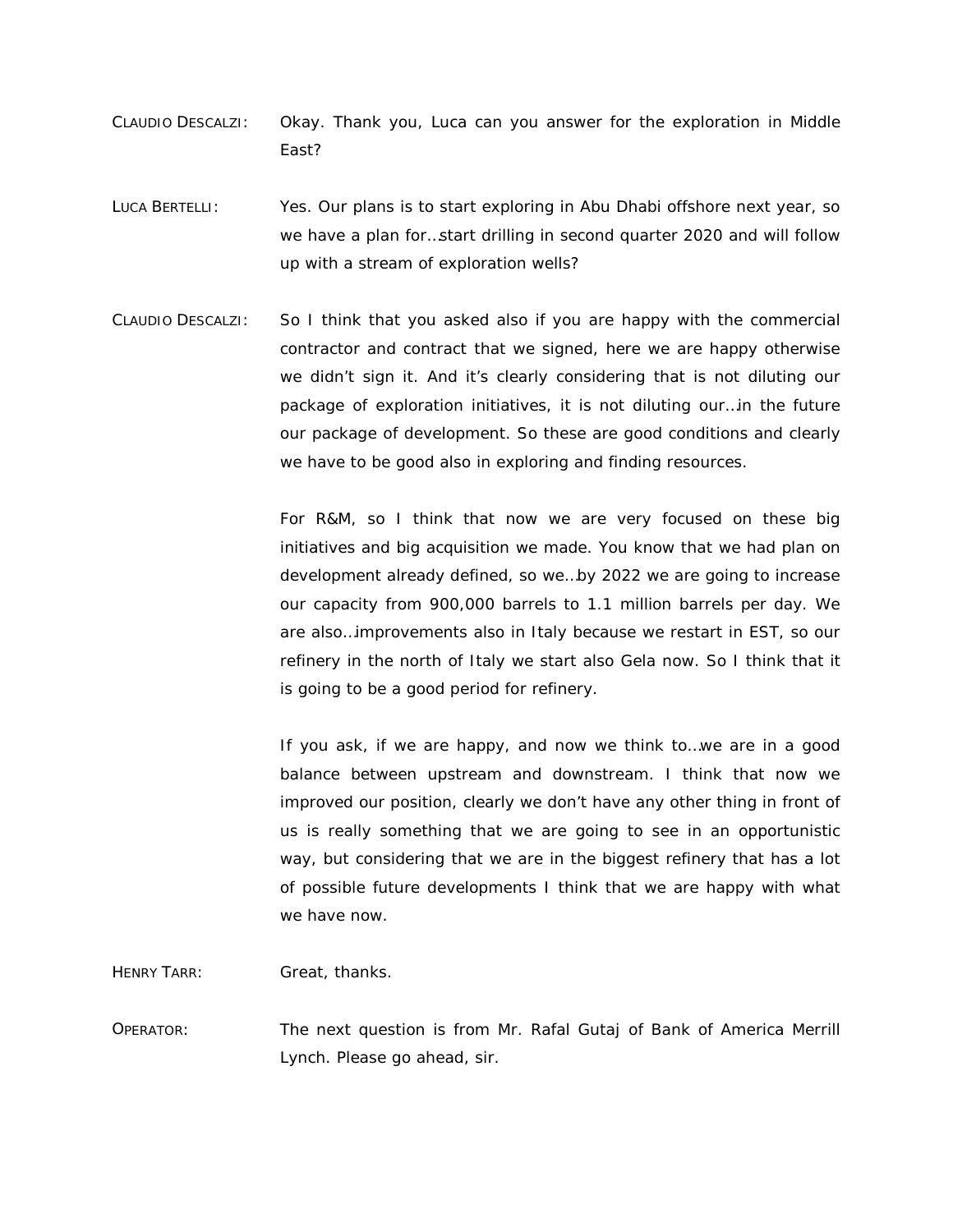- RAFAL GUTAJ: Yes, thank you. Good afternoon, I've got a few please. First one just coming back to the ADNOC downstream acquisition. So when that transaction closes in the third quarter this year, your leverage will likely go up by around 5%. So can you just illustrate what that might mean for the timing and level of additional shareholder returns over and above your current dividend strategy? Second question just in upstream you had a 100 million barrel write-off. Could you just give us a little bit of color around where that is and what are the assumptions underlining that reserve impairment? And then finally jumping back to downstream, just a bit of housekeeping on the Milazzo refinery in the first quarter. Can you give us how long that refinery was out due to weather issues in the first quarter? Thank you.
- CLAUDIO DESCALZI: Let's say, about ADNOC investment in the refinery. I think the closing is expected by the third quarter. So first of all it is not impacting, I mean, impacting in our capital allocation in respect to the…our dividend policy or our return to investor. So they are not in conflict because also with this acquisition now our leverage will be below the 20%. So from that point of view, there is no problem. Massimo, if you want to answer for the…
- MASSIMO MONDAZZI: Yes, so the net write down we made in E&P asset amounts substantially to  $\epsilon$ 470 million net of taxes, more or less half of this value is due to the write-down we are performing on Junin-5 our oil…heavy oil asset in Venezuela, because we have written down all the proved undeveloped resources…reserves sorry, due to the current situation in country. So we have written down also the value. So the issue is related to the difficulty to operate such asset in country right now. So you remember we made a write down of Cardon IV so the Perla…the Perla field in 2017, because of…I would say the uncertainties in country so the difficulties to inject additional money in Venezuela.

Today, we are performing this write down because of the technical issue in country. So the current production is going ahead while the development of the undeveloped reserves is difficult and that's the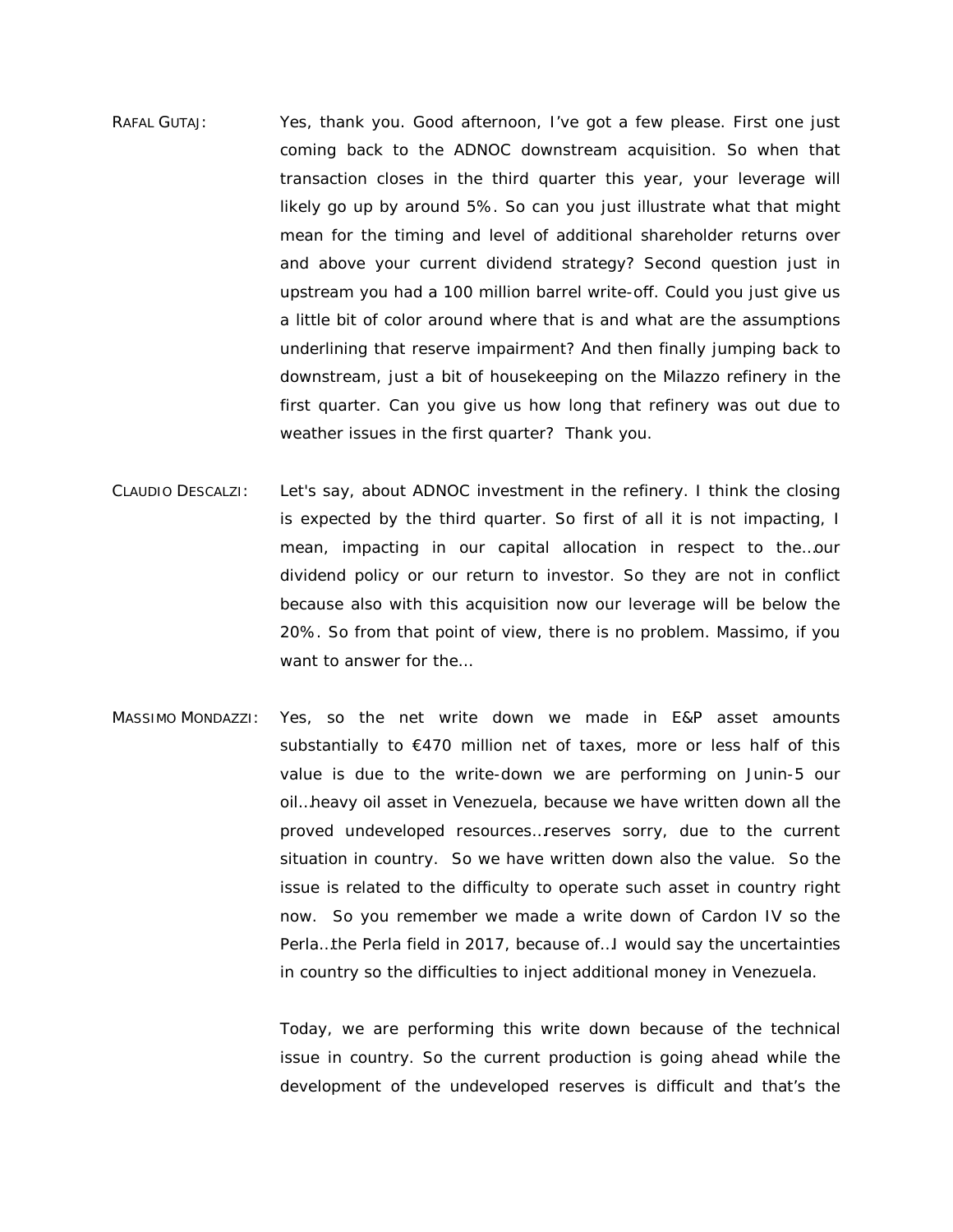reason why we are doing so. And the rest of the write downs relate to other assets and may relate to technical issues and a slightly reduction in the scenario we are projecting looking forward.

- GIUSEPPE RICCI: Now, about Milazzo, really the long period of bad weather produced some problem in our south refineries not only in Milazzo, but also in Taranto because the bad weather were very long. Now, this was rebalanced reposition…with the repositioning of our product coming from other depot and refinery. And in Milazzo…especially in Milazzo for a couple of week, we had to slowdown some plant but without any shutdown.
- CLAUDIO DESCALZI: Thank you.
- RAFAL GUTAJ: Thank you.
- OPERATOR: The next question is from Mr. Alessandro Pozzi of Mediobanca. Please go ahead sir.
- ALESSANDRO POZZI: Thank you very much for taking my calls, I have two. The first one is on ADNOC, the refining unit. It looks like it is going to have a meaningful contribution to your R&M division. Just wondering if you could potentially quantify for us the impact on either earnings or cash flow? The second question on the upstream…gas realizations in the upstream been again very strong. Just wondering if you can give us bit more colour there, I was also wondering may be if there is a lag between the oil price and the gas realizations in the upstream? Thank you.
- MASSIMO MONDAZZI: Okay. So as far as the return expected from ADNOC refineries, definitely we don't…we can't be deterministic on this but some numbers has been spent even by the operator and the other partners in the initiative in the range of 10%...10% yield from this investment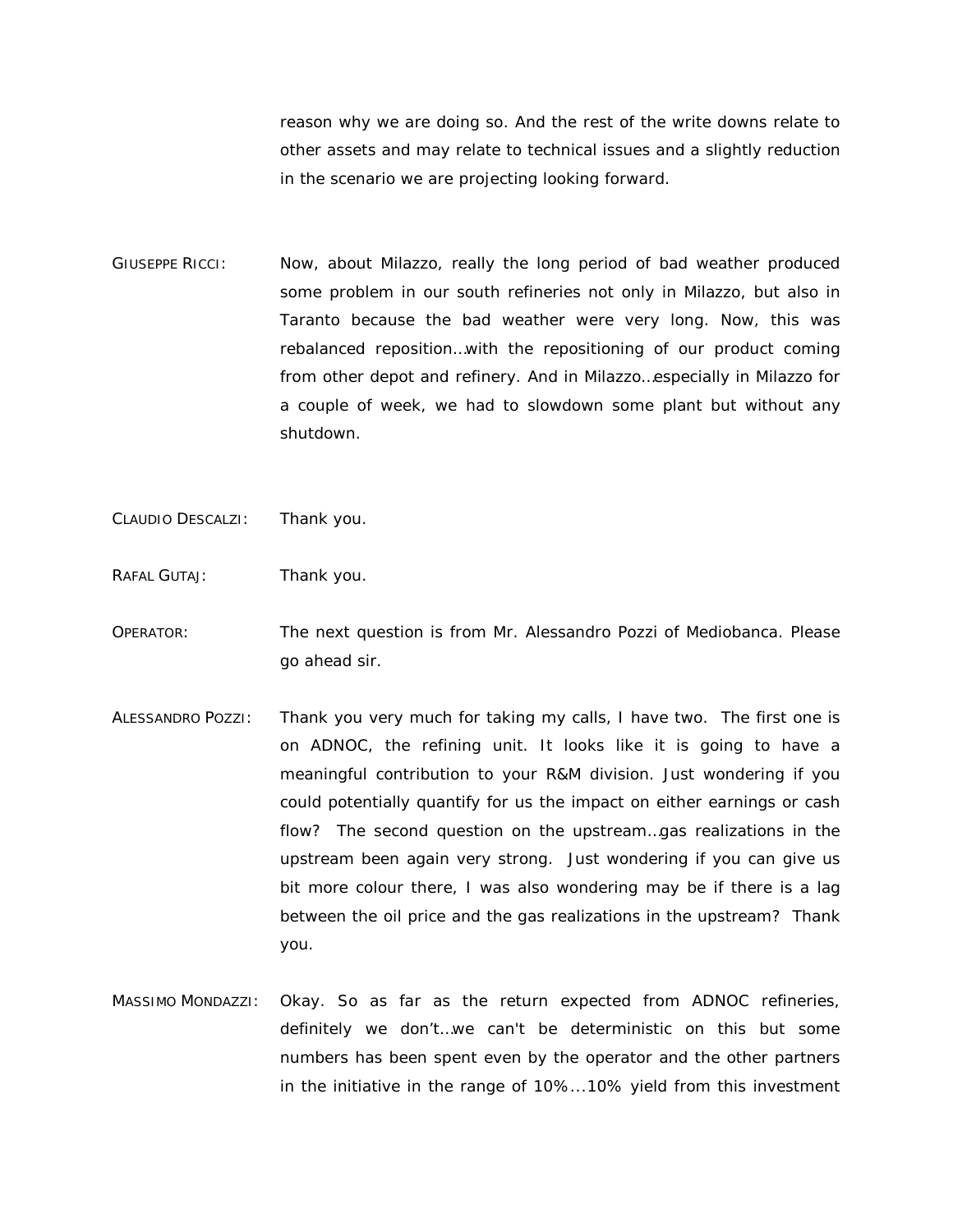and broadly speaking we can confirm definitely the cash flow expected from this investment will be a growing one…as we said….as Claudio said, we expect a growth in our capacity…in the refinery capacity up to 1.1 million [bbld], so the return would be in line with this growth with an average that would be in the range of 10% or even slightly higher than 10%.

And the second question…the realization of gas…the realization of gas has been growing in 2018, taking into consideration the increase in the gas realization prices in Europe when we sell the Italian production and the…and part of the Libyan production. So…and the mix…the change of the mix in our portfolio in term of gas is contributing to this among the new project…the gas project that they are into production I would like to remember Zohr and Jangkrik and definitely are increasing significantly the overall realization gas price in our portfolio.

ALESSANDRO POZZI: A follow-up question. I believe the sensitivity of cash flow to the oil price has come down a little bit, I guess, that's a function on the new projects coming online…?

MASSIMO MONDAZZI: Yes slightly, but you're right.

OPERATOR: The next question is from Mr. Alastair Syme of Citi Group. Please go ahead, sir.

ALASTAIR SYME: Thanks very much. Can I just ask what you think will be the sort of key final investment decisions you take in 2019 in the upstream? And my follow-up was just really on reserves, you know, ENI has shown itself to be a very different to the rest of the industry in terms of reserve replacement in recent years, you know, at the same time some of your peers say reserve life and reserve replacement doesn't really matter that much anymore, but I will be interested in your perspective on you know, how the strong reserve position gives you visibility on the future or what you think of that comment?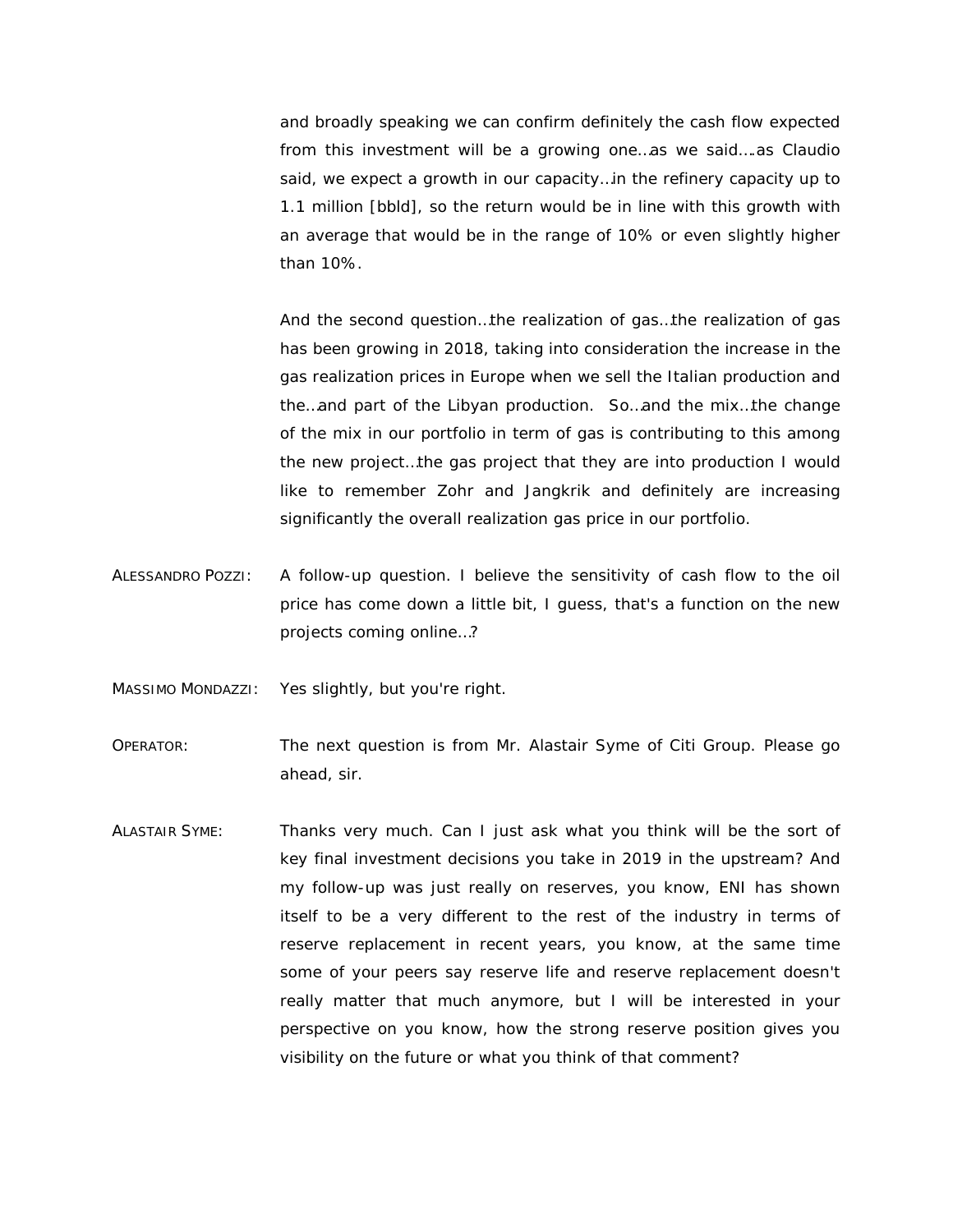CLAUDIO DESCALZI,: So clearly, our position on the reserves replacement ratio is quite…I don't know what they think of the other, but is really one of the main priorities because we…our strategy is to grow organically, so our strategy is to grow organically through exploration and be fast in developing our field. So we reduced our inactive capital. We have exploration. So we start from our exploration that is as around \$1 per barrel unit cost so that is the only way to be able to keep and to have a low breakeven. So exploration, development that is a key and a key is to replace our reserves and our production. If you don't replace our production by organically, you have to buy, and if you have to buy you have to spend much more and that means that you reduce your cash flow, your profits, and that is not our business to reduce our profit, our business is to increase. So clearly the reserve replacement ratio is a key point…is clearly a key point of our strategy. For that reason we are investing in technology, for that reason we are also so selective in finding good exploration prospect, across to existing facility, in area that we have already some operation or existing facility, also it's not our facility to be able to go fast and the average now…the average time to market that is 2.7 years that is one-third of the average of industry show that's our focus at the maximum.

> So for the FID, the FID that we think to put in production as a number then we would be more clear doing our strategy presentation because if we talk about 2019 now we don't have anything to say in one month, but we are going to deliver about…between 7 and 9 new FIDs that with the aim really to replace…more than replace our reserves.

- ALASTAIR SYME: So, Claudio, can I ask what you think the commercial resource base of the company is, as distinct from SEC reserves. Were you….
- ALASTAIR SYME: My question was: where you think the size of the company's commercial resource basis as distinct from SEC proven reserves?
- CLAUDIO DESCALZI: Those as you know, let's say about 14 billion\* [boe], I think, yes…to be…no, it is a little bit more, but, okay, we can say around between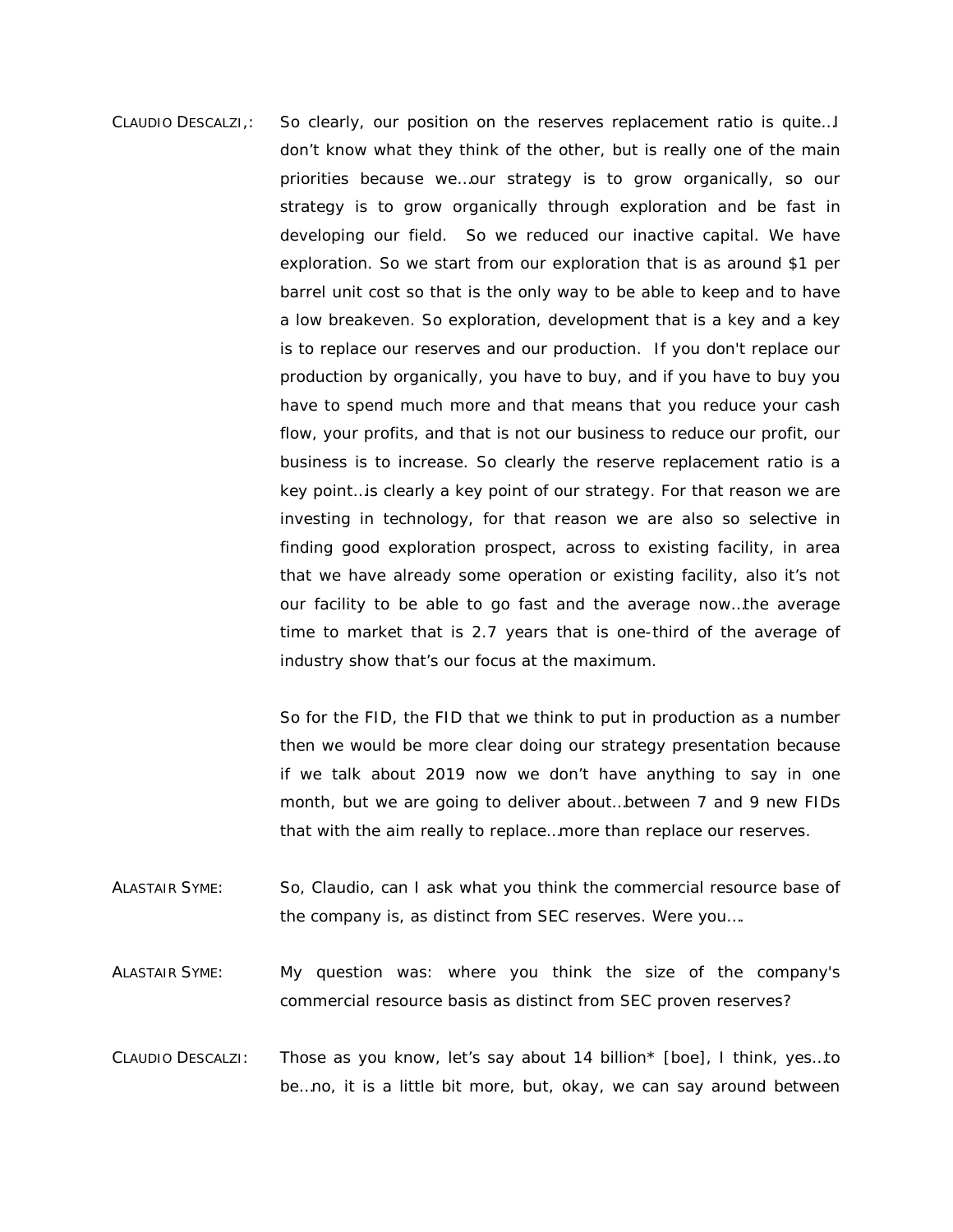14\* [boe] billion and 15 billion\* [boe]. *\*[14-15 billion boe of 3P Reserves]*

And currently just to conclude what I was saying before, the organic growth and the replacement of our reserves is a matter of…to be low cost and that is one of the reasons why we can keep our CAPEX flat. That is the reason why also for the future, the only disclosure I can do about the future is that really we can keep our CAPEX flat because we are…all our assets, we are growing organically, we can phase-out and phase-in new projects. And that is really one of the reasons why we have been able to reduce our debt and to increase our free cash flow.

ALASTAIR SYME: And sorry, just a follow-up for the clarification, the 14 billion\* [boe] to 15 billion\* [boe] would be consistent with your scenario planning. So based on to the \$70 oil, something like that?

> *\*[Note: 2P reserves are approximately 12 billion boe and 3P Reserves are approximately 14-15 billion boe]*

CLAUDIO DESCALZI Yes, exactly.

ALASTAIR SYME: Yes. Okay. Brilliant. Thank you very much.

OPERATOR: The next question is from Mr. Jon Rigby of UBS. Please go ahead, sir.

JON RIGBY: Yes. Thank you. I'm sorry to labour the point on Abu Dhabi, but can you just go through the…how we should think about this going forward and particularly in the context of the calculation or the indication you gave on profitability because I'm a little puzzled, because you talk about accounting for this in the associate line item. So do you…as we go forward and pick unpick the associate structure to look at a sort of fully consolidated refining and marketing business to calculate the breakeven or is that breakeven calculated on the basis of the dividend inflow that you're getting, just to clarify, please?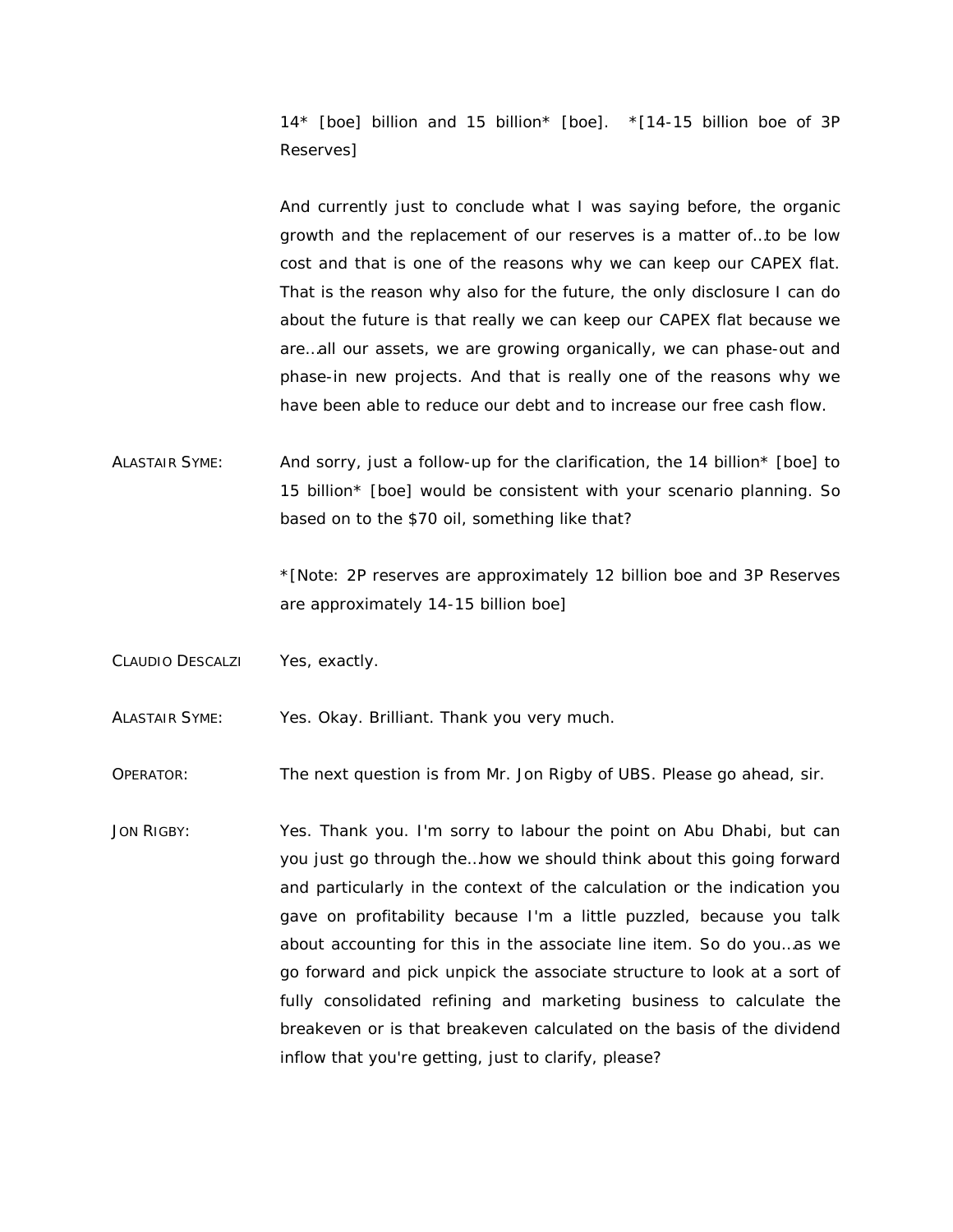And then secondly, I take your point probably about not wanting to reveal everything about March 15th. But just to think about the context in which you will speak on March the 15th. You've talked about the \$55 cash neutrality figure, \$52 achieved in 2018. There's a lot of moving parts with the disposals, additions et cetera. And obviously, you've increased the perimeter of the business with the Abu Dhabi acquisition.

So the way to think about going into to March, would it be to think about whatever the moving parts end up is something in that \$50 to \$55 range is, is kind of where we should expect, so the ENI's net performance to be? Thank you.

MASSIMO MONDAZZI: So, Jon, technically you are right. So, the depreciation would be accounted on based on the equity method. So you will see the result pertaining to the 20% that we acquired and in the cash flow, you will see the dividend. So, the number I mentioned before in the range of 10% in term of yield refers to the dividend that has been part of the negotiation we put in place, so how to structure the dividend policy of the company. But let me say that this investment is a bit more than just an equity investment, because we negotiated with ADNOC for more than one year about the technical assessment of the refinery. And the way forward about how to increase the capacity, increase flexibility, and the efficiency of this refinery.

> So, we definitely from accounting point of view, it is what it is. But from a business point of view, we really believe that our contribution will be much, much higher and will be part of the decision taken in ADNOC refinery.

> And definitely, we will give you every quarter, significant information about the contribution of this investment to our full result. So bridging from this answer to the following one relating to the cash neutrality, definitely based on this perceptive, we expect that the cash neutrality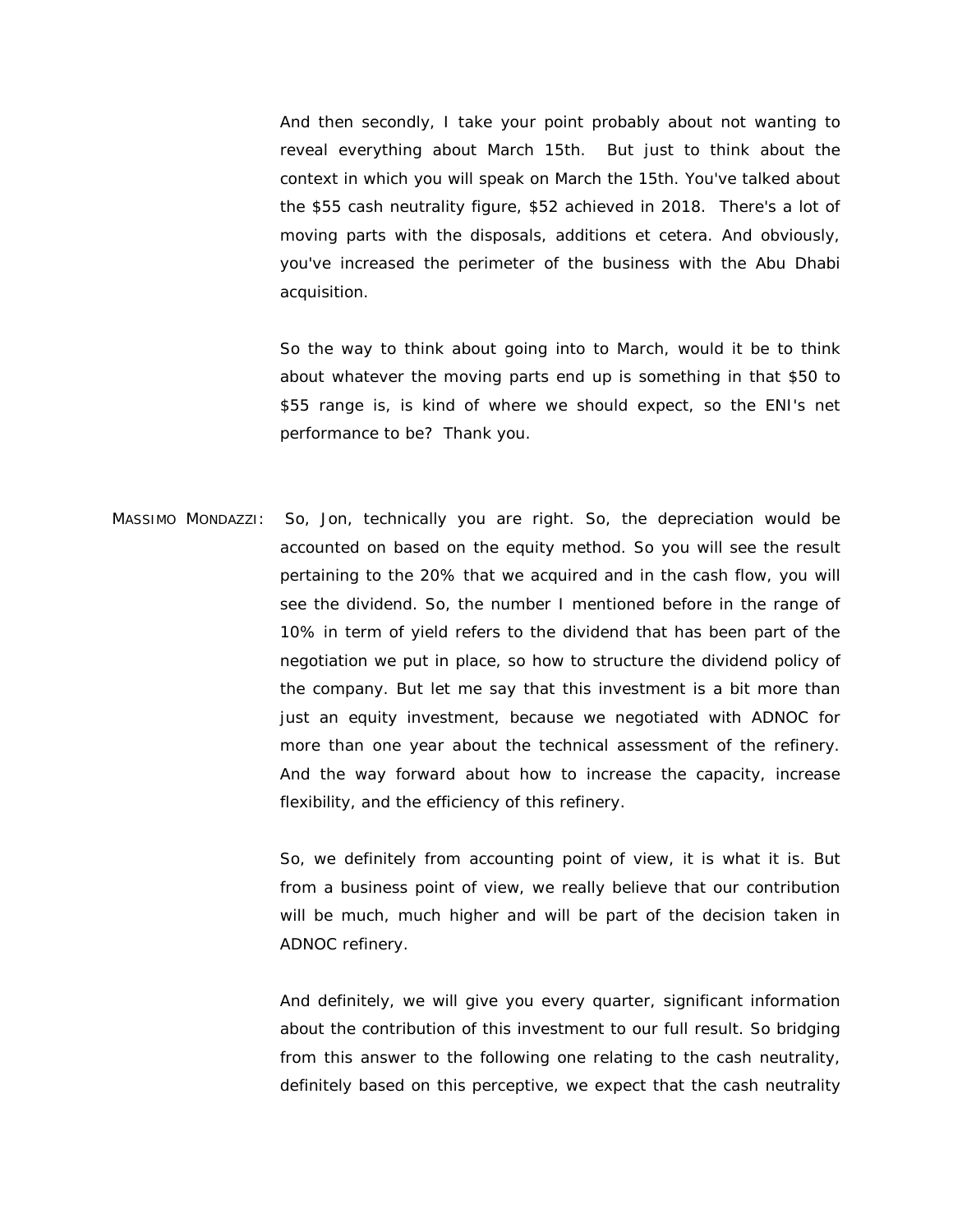will take some advantage from this investment, because definitely we are talking about the significant rebalancing in our refinery capacity, we said 35% increase, but more than this, definitely the breakeven of this refinery is much, much lower than the average that we have in Italy basically considering the historical asset base that we have.

So…but on this we expect a positive contribution, definitely we have moving parts as you said in our cash neutrality, \$55 in 2018 does not include any disposal contribution. And we do not believe that even considering no contribution from disposal, we definitely would not believe that our cash neutrality will be higher than \$60 looking forward. We believe that our cash neutrality will remain definitely below this number.

- JON RIGBY: Right. Thank you.
- OPERATOR: Okay. The next question is from Mr. Michele Della Vigna of Goldman Sachs. Please go ahead, sir.
- MICHELE DELLA VIGNA: Thank you. Well, Claudio, one question. When you took over as CEO in 2014, you had a…as a strategic imperative, to improve the business and geographical balance of Eni. And since then, you've materially grown the LNG business, refining biofuels. You've created as you highlighted today a major business in the Middle East. You've entered Indonesia and Mexico in scale, is there any other part of your business that you think still needs to grow to provide a better balance and where you see attractive opportunities at the moment. I'm thinking particularly in areas like Asia or North America. Thank you.
- CLAUDIO DESCALZI: So we have to do, I think that we did a lot. And we did a lot very quickly, rapidly also because we had to fight the downturn and also because we had the good opportunity. And as I said during the presentation, we would be able to enter most of these new countries thanks to the technology and the know-how that we put in place.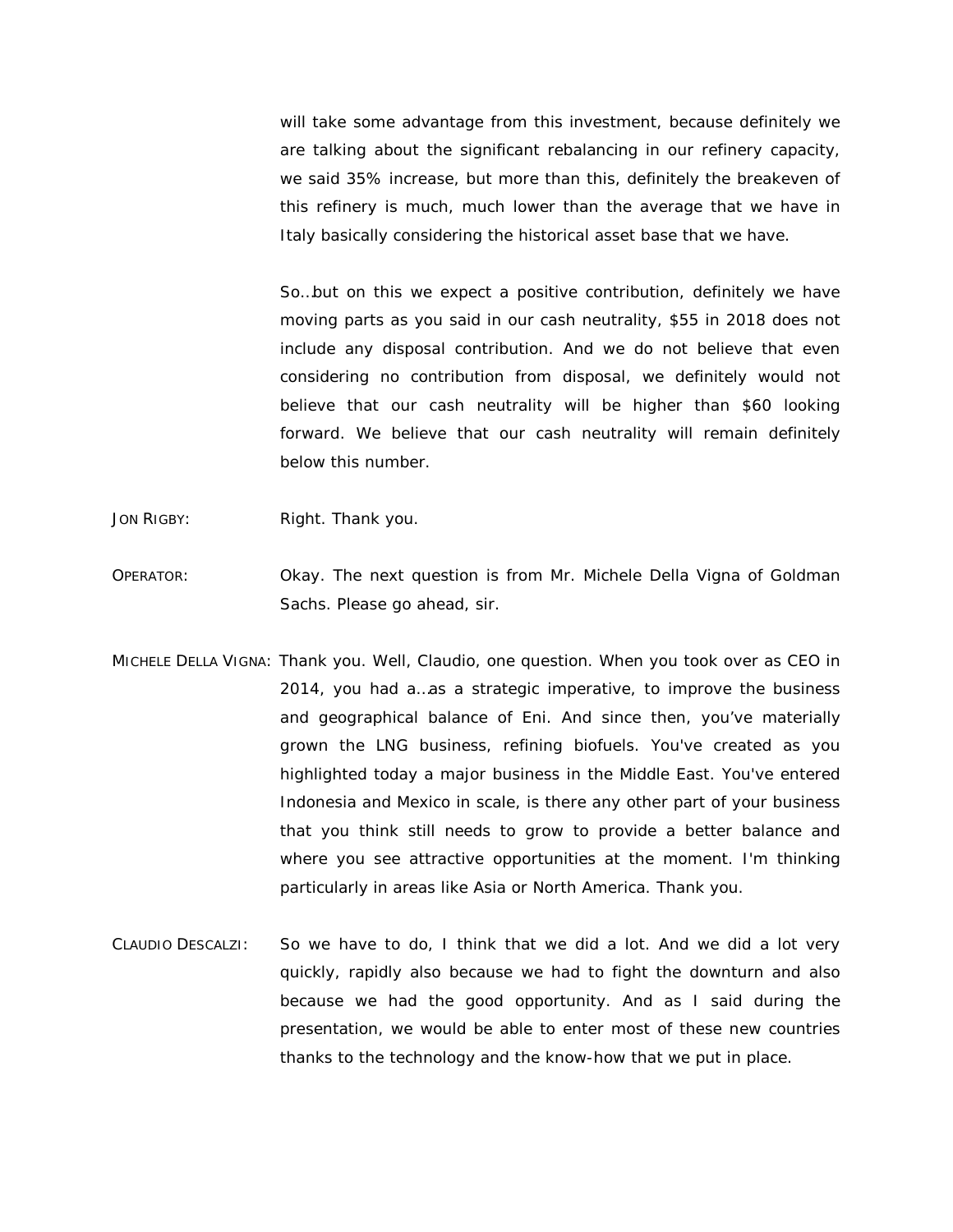Middle East, in Middle East, on the gulf it's not clearly has not finished our…we just started. So, I think that we have to develop, to continue to work and there are huge important opportunities to grow and rebalance further our portfolio. And that area is quite important and it's important in term from a contractual point of view, from the good assets point of view, from facility and maturity of the area.

We are growing in Asia so, the gas in Asia is another target. We have Indonesia, but we have Australia that is growing and we have to remember that we have Myanmar still under restoration in Vietnam. So there are areas that in exploration especially on the gas side will grow and we have also…we are drilling and important well in Pakistan.

In North…in the U.S. we are growing in Alaska and that is an area where we are, but where we are increasing production and that is an additional target, a main oil target for us. And so, it's not finished yet, it's still that we have to do much more to be able to be more resilient, more balanced. Clearly, all these efforts is also based on our target to grow, but looking at our carbon footprint. So clearly, we are working and from a technological point of view also to be able to grow, but we are reducing our carbon footprint. And clearly, at least for the Scope 1, to become carbon neutral, that is another important target. So, there are many things that are helping also to be more efficient, more effective and also to have a better package to sell to the new country that we want to enter.

MICHELE DELLA VIGNA: Thank you.

OPERATOR: The next question is from Irene Himona of Societe Generale. Please go ahead, madam.

IRENE HIMONA: Thank you, good morning. And congratulations on this results, I had three questions, please. Firstly, in July you merged Eni Norge with Point Resources. Can you tell us the impact in 2019 on your cash flows and cash balances of that deal and perhaps remind us of the benefit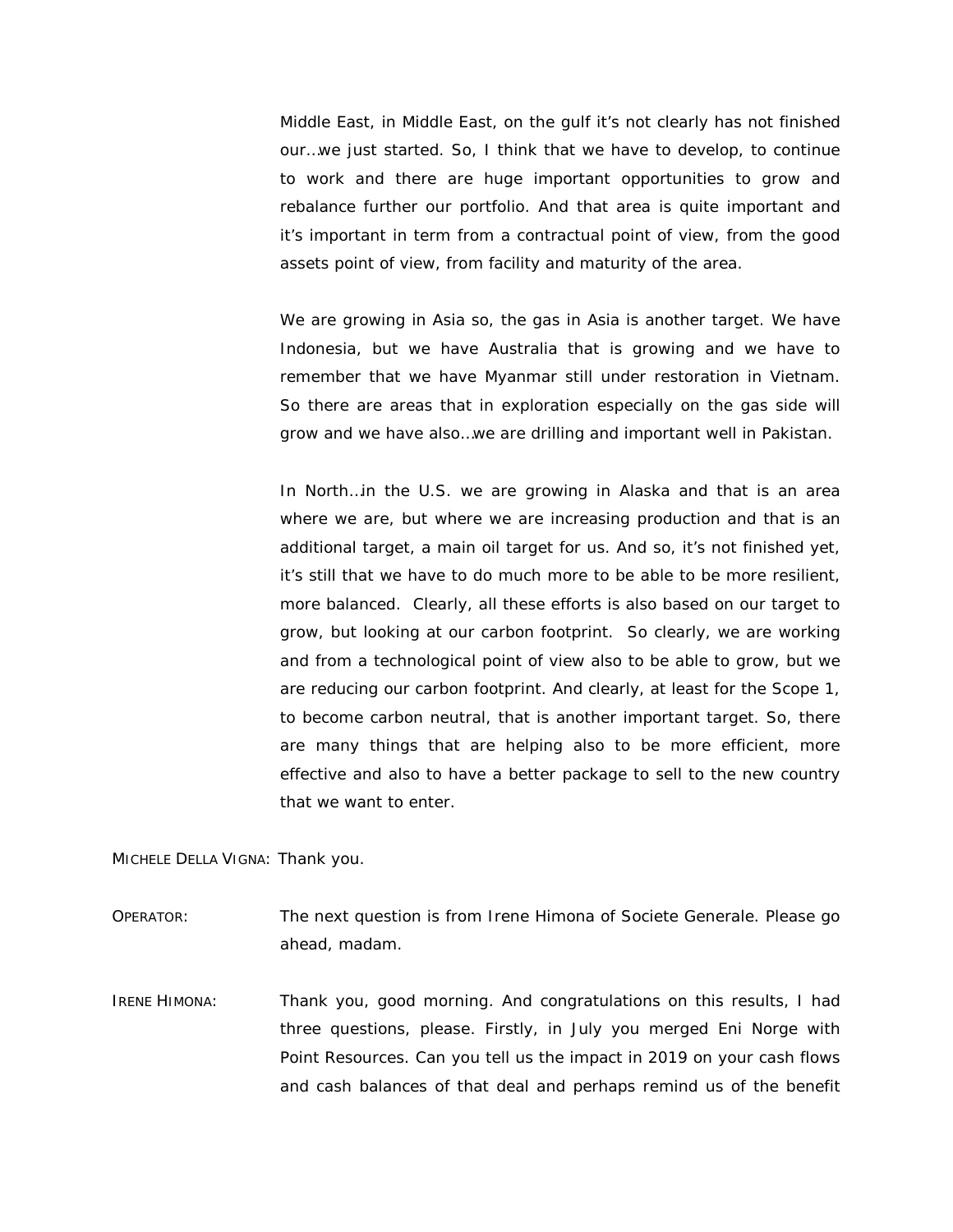you expect from this merger going forward? Secondly, would you talk a little bit about some cost inflation pressures, I mean, I know this from your disclosures to the full year, operating expense increased about 7%, are you recruiting more people or is there wage inflation? It would be helpful if you can clarify. And then finally, your full year capital expenditure was €9.4 billion, your net CAPEX €7.9 [billion], if you just remind us of the bridge or the components between those two numbers? Thank you.

CLAUDIO DESCALZI Okay. Hi, Irene, so for us your first question about the effect of Var Energi in 2018, I would say all along the year, during the year in terms of cash flow economic terms, the effect has been zero because we deconsolidated Eni Norge and created from an accounting point of view Var Energi starting from the  $31<sup>st</sup>$  of December. So the only effect we recorded are balance sheet effects. And the balance sheet effect has been the deconsolidation of €1.9 billion in terms of net capital invested.

> And looking forward, we expect definitely a positive contribution, that in line and what we announced, a contribution to our cash neutrality decrease in the range of \$2 per barrel. The integration activities are going ahead as expected or even better than expected, even from an industrial point of view. A new discovery has been announced, the progress in [indiscernible] project that would be the next FID are going ahead in line with expectations. So, so far, definitely so good.

> The CAPEX split on Page 15, in our press release, you can see all these capital expenditure including investment of  $\epsilon$ 9.3 [b]illion,  $\epsilon$ 9.4 [b]illion, net CAPEX amounted to €7.94 [billion] and excluding the following items. So the entry bonus paid in connection with the entry in the new concession in the Emirates amounting to €869 million and other non-strategic acquisition in mid-downstream businesses for approximately €100 million. So, this is the reconciliation between the €9.3 [b]illion and the €7.9 [b]illion.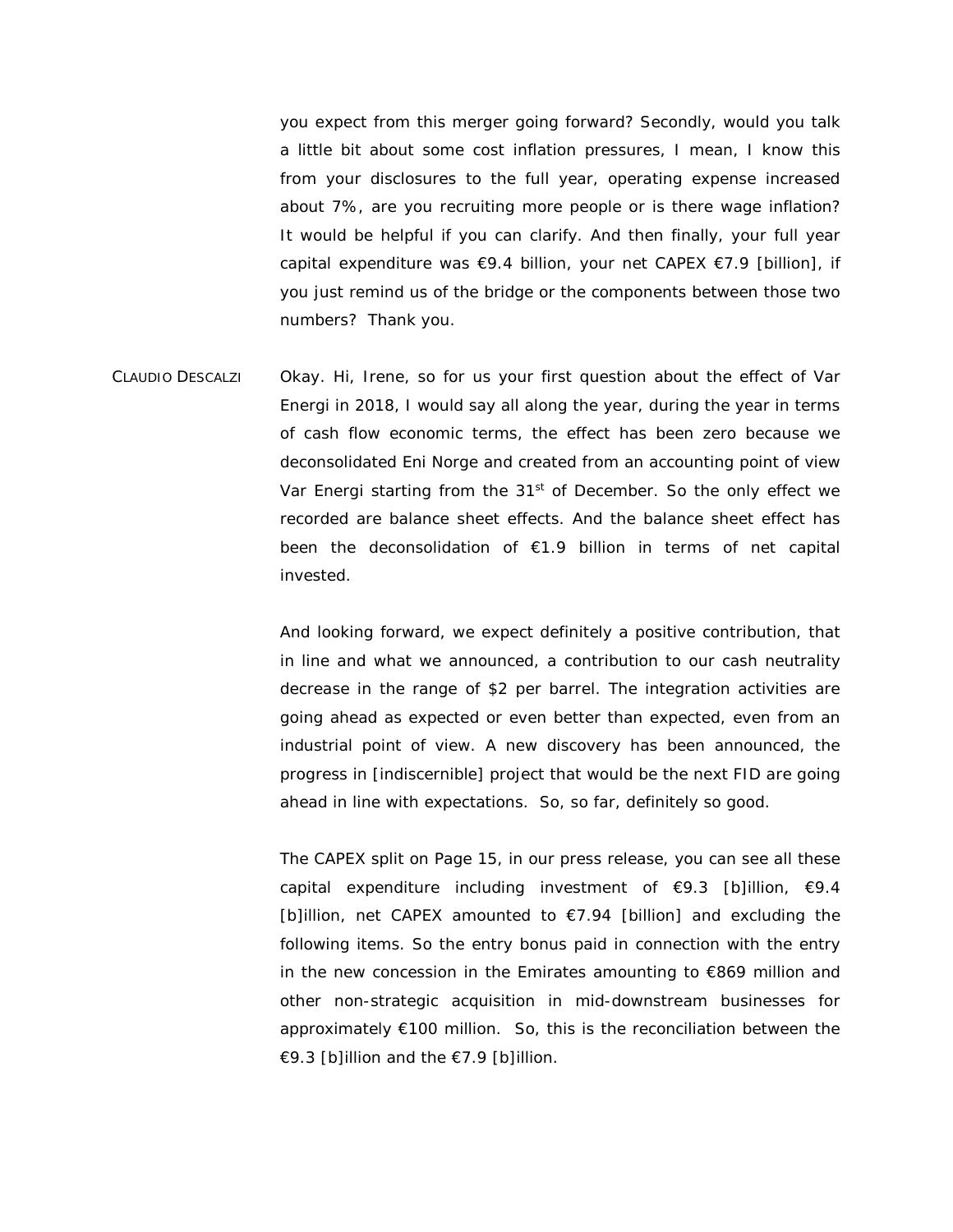- ALESSANDRO PULITI: Okay, in terms of inflation and cost environment for the upstream what we reckon through our market analysis is that offshore drilling rigs we see some signals of recovery of the price especially for the jack-up rigs around 5%. While for the deep water activity, the prices, the rate, the daily rate are still steady. For the rest of the supply it's like umbilical line pipeline and production system, we reckon [essentially] steady prices. And the same really also for turbo machinery, in this moment there is still a substantial market oversupply, while services for drilling, we reckon a 3% cost increase, so all in all, there is no big changes in terms cost inflation for the upstream costs.
- IRENE HIMONA: Thank you. And in terms of your Group operating expenses moving up during the year 7%, is that linked to something specific, it is wage inflation?

ALESSANDRO PULITI: No, it is related to increased activity.

- IRENE HIMONA: Thank you.
- OPERATOR: The next question is from Mr. Peter Low of RedBurn. Please go ahead, sir.
- PETER LOW: Hi, thanks for taking my questions. First is about refining and marketing. Your green…so your green throughputs rebounded in the quarter which coincided with the stronger than expected results. Can you give any indication of the financial contribution of those green refineries and perhaps how you see that developing moving forwards? The second is another quick one on Venezuela; obviously the situation is pretty fluid at the moment. Can you give us an update on your operations there and the extent to which you actually think you can recover any outstanding receivables? Thanks.
- GIUSEPPE RICCI: If I understood well the question is the contribution of the green business in…in the last quarter, we have a good margin of green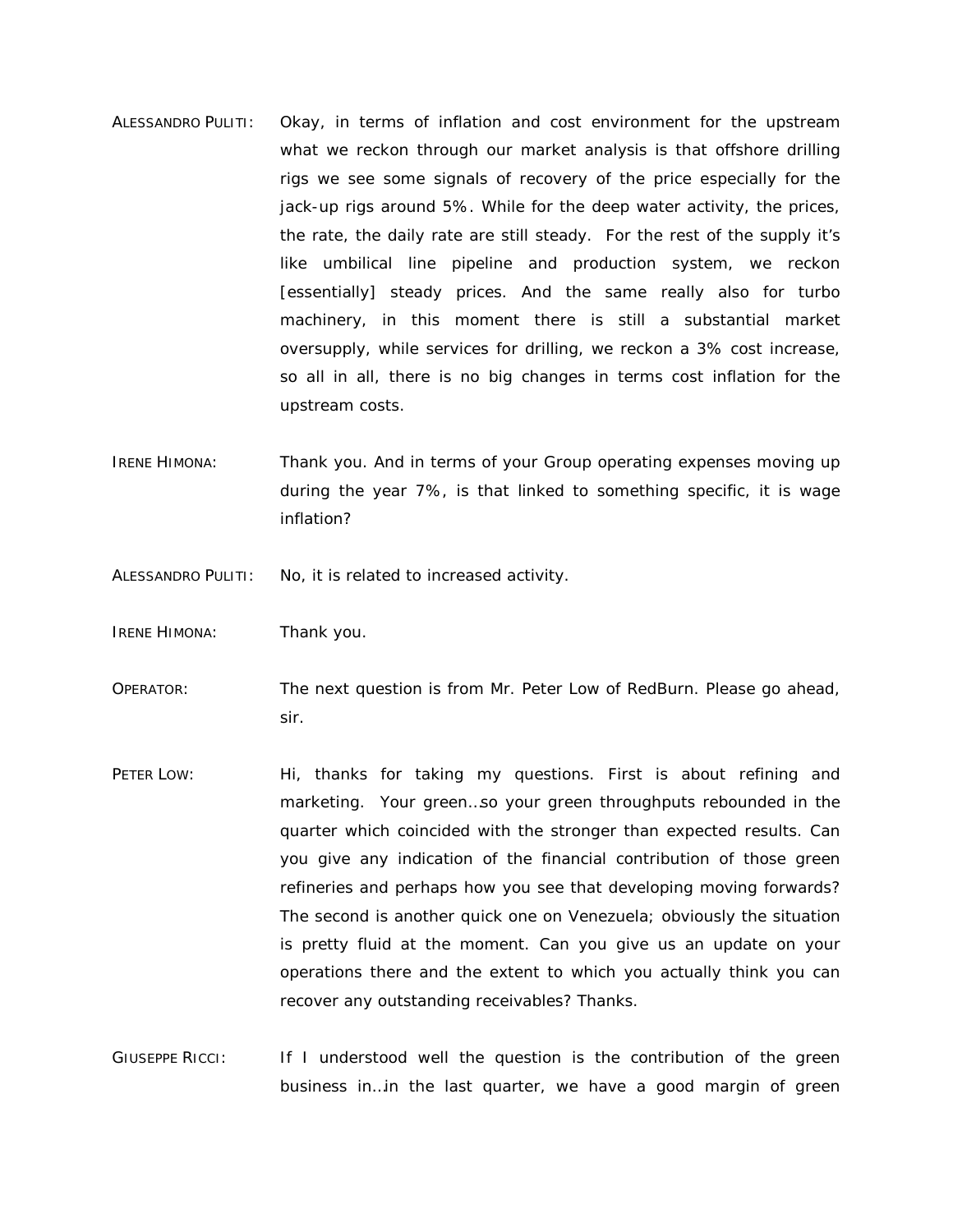product and the Venice refinery increased the EBIT and we closed the year with a good contribution of Venice even if the capacity of the refinery is not so high. In the next weeks, we will start also with the Gela refinery that more than doubles the capacity of Green and the contribution will increase significantly.

- CLAUDIO DESCALZI Just if I can complete the answer about the green refinery; so they are positive. They are giving a positive contribution. Clearly, we have still, you know that we are using…we started using through our technology second generation, also third generation, so something that is not palm oil, so the palm oil is something that has a cost because there is logistics, so we have to import, so with the upgrade that we are doing looking for our green refinery, we will use it and that is our final target. It is second generation so cooked oil or waste material…organic waste material, that is going to reduce all the logistic costs, but clearly there is no conflict with food and it's going to increase drastically the already good performance of the Green refinery.
- ANTONIO VELLA On Venezuela, the average production during 2018 was 48. The majority of the equity is coming from Perla, you know and then we have Coraora and Junin. The gas demand is lower than the capacity of our plant and we expect to have it lower also during 2019. However…the same range, yes…however, the availability of the plant is there in case of additional requirement we are ready to deliver more gas.
- MASSIMO MONDAZZI: Okay, so in term of outstanding, the outstanding at the end of the year was in the range of \$700 million, so more or less 100 more than what we recorded at the end of 2017. So during the year, we've been paid in the range of 35% to 40% of total revenues that's definitely something more than expected at the end of 2018. We expect that the way we are recovering partially the revenues will continue in the future and what is much more important that's the way we are recovering in euros outside United States is something that is not affected by the…even the new U.S. sanctions.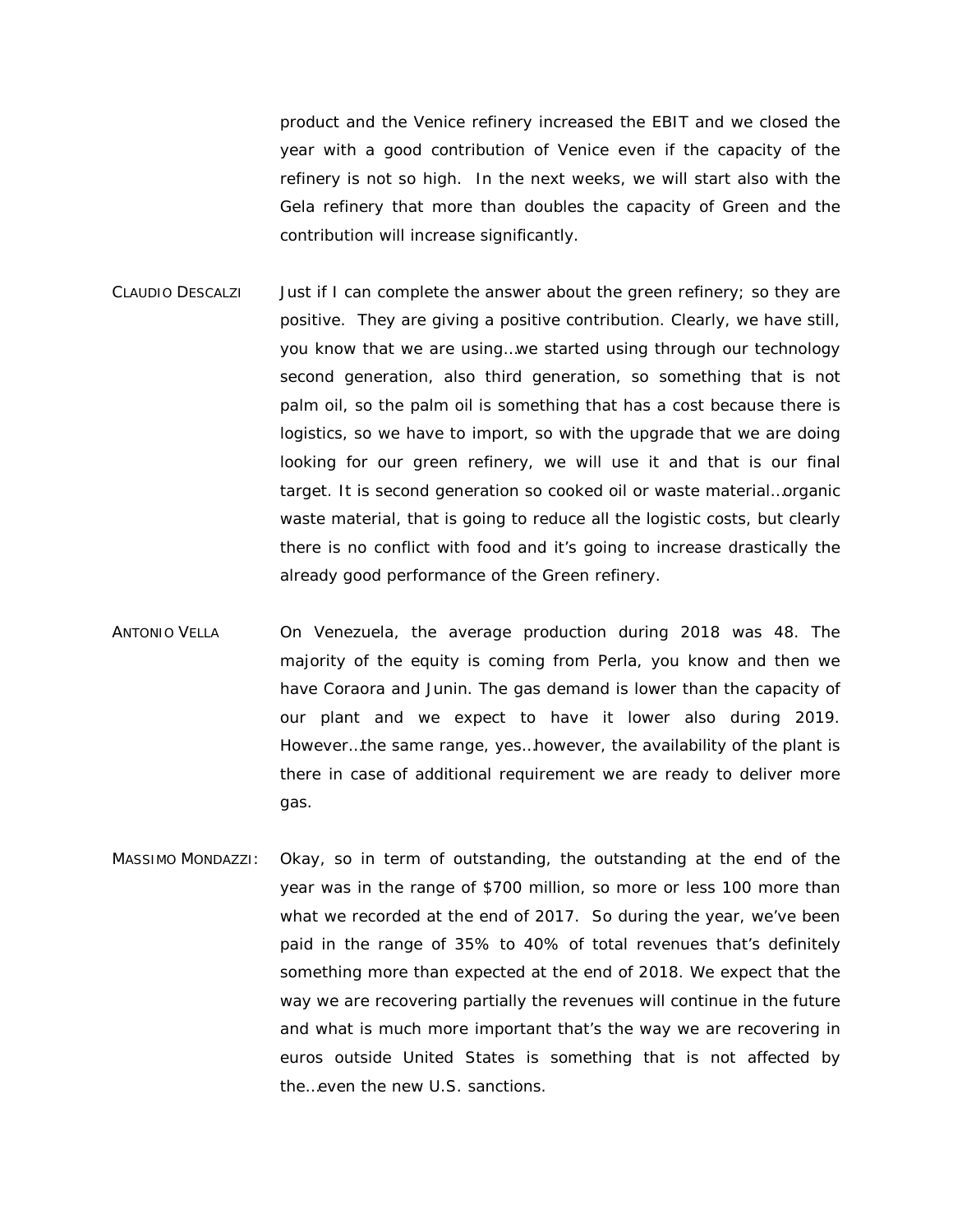#### PETER LOW: Thank you. That's very helpful.

OPERATOR: The next question is from Biraj Borkhataria of RBC. Please go ahead.

- BIRAJ BORKHATARIA: Hi, thanks for taking my questions. I had a few on Egypt. Could you just comment on where you are on the restart of the LNG plant because it looks like these all continuous to surprise me upside? And then also just related to that, can you walk us through the key deliverables in 2019 both the phase 2 of the project? And then finally for Massimo, just to remind, can you guide us to a cash tax rate for group for 2019? Thank you.
- MASSIMO MANTOVANI: On the LNG plant in Egypt, you know that we are there through our participation in Union Fenosa Gas the joint venture that we have in that [indiscernible] buys the LNG, and you know that, of course, that there is an ongoing…there was an going and there is…still there is an ongoing litigation with Egyptian government. The situation in the past months changed in particular for the discoveries which were made and we are now and we have been in this past period in a framework where it is in the interest of all parties to have the plant restarted as soon as possible, and the parties are discussing on that basis…they have been discussing, they are still discussing and you know, once there is the interest of everybody, you would expect that an agreement is found, but of course the commercial discussion is ongoing.
- ANTONIO VELLA: Okay. Concerning the performance of our project Zohr, we are producing currently as, you know, the 2.1 billion scf per day as a gross production and our equity is 672 million scf. And the major achievement that we are working for 2019 is train 5, 6 and 7 completion. So the first step of next grow is going to be 2.7 billion scf in July, six months ahead of our schedule, and then we are going to complete in September the lay down of the 30-inch subsea line to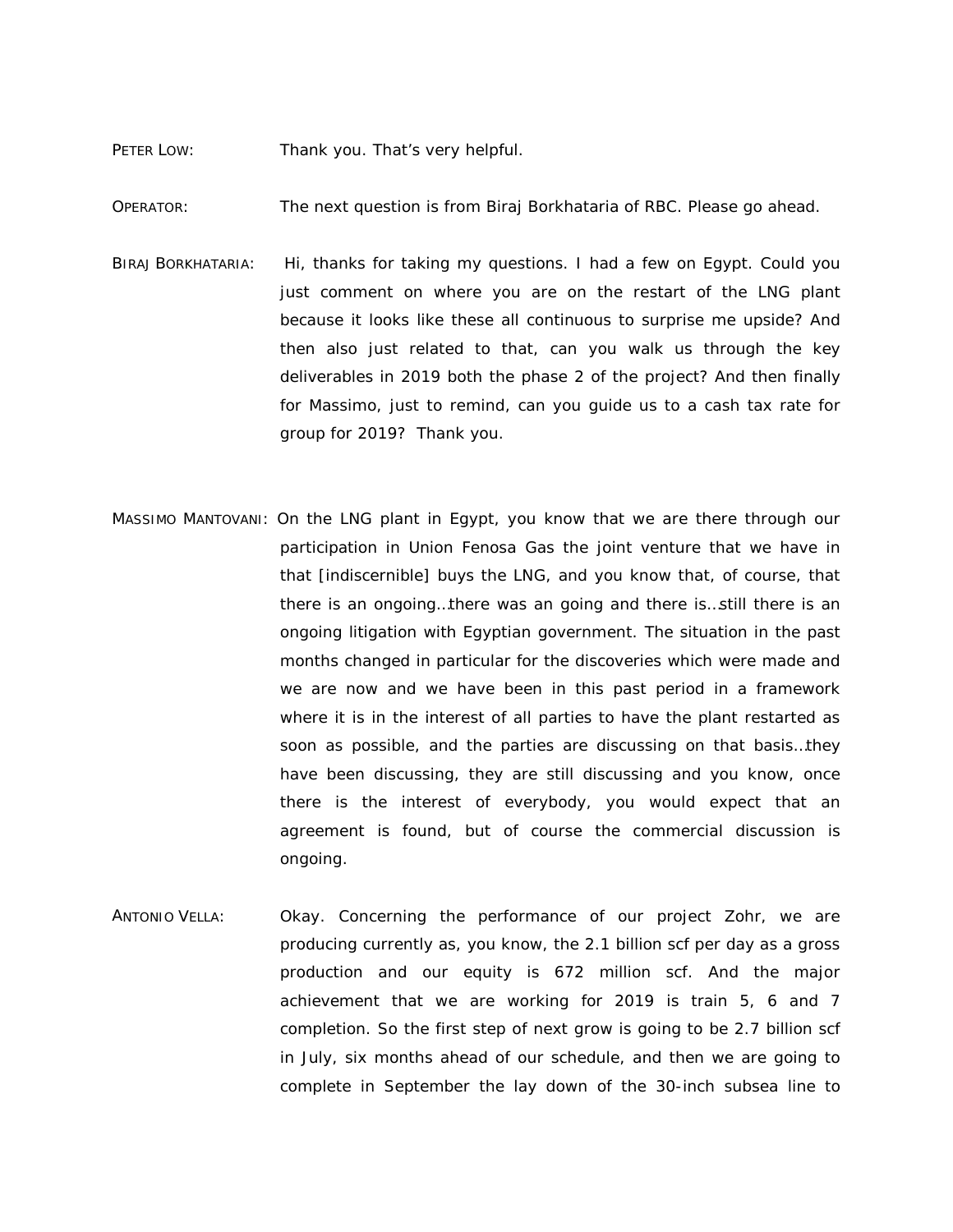increase our additional production to 3.2 billion scf, meaning that 980 million scf of equity. So the gross production that we expect in 2019 is going to be 450 million barrel oil equivalent and the end of 2019 we're going to reach 580 which we're going to be in September. So we are quite okay on our schedule and head of six months for all the projects.

In addition to that we have…we have completed more or less the line that's connecting you remember El Gamil for Nooros production with Abu Madi and this is going to give us debottlenecking on the pressure which we expect to grow up again on production of gas, which will give us additional 200 million scf from the previous 1 billion, so these are the plans for the 2019 in Egypt.

Moreover, we are concluding our extension of concession on Western Desert in Egypt and we expect to launch a large campaign of drilling on the oil discovery in South West Meleiha. And this will allow also too launch additional production on the Western Desert. Conclusion of our negotiation is going to be in more or less in couple of months and then we kickoff all the activity there.

- MASSIMO MONDAZZI: Okay. And the…as far as 2019, we expect…cash tax rate in the range of 30%.
- BIRAJ BORKHATARIA: Okay. Thank you.
- OPERATOR: The next question is from Massimo Bonisoli of Equita. Please go ahead, sir.
- MASSIMO BONISOLI: Good afternoon. Two quick questions left. One on the very positive marketing result in R&M division, fourth quarter is usually a low season period. Could you give us some more details on this result? And the second on Versalis, at the start of the day, the scenario forecast was for an operating profit of about  $\epsilon$ 300 million. Clearly, the scenario was much different. Are there any operating issues also or is only scenario-related?